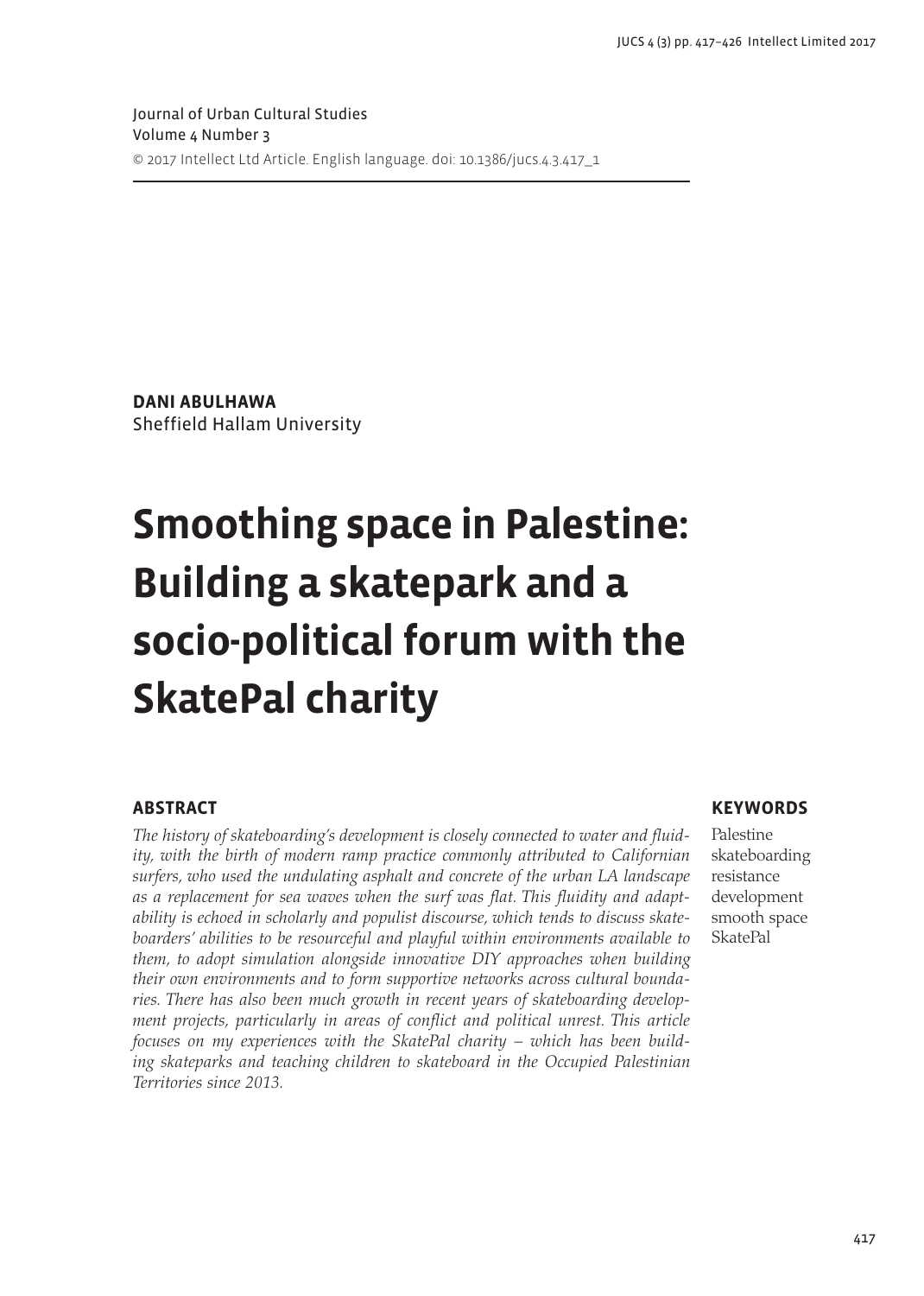In the summer of 2014, the news was filled with reports about the most recent war in Gaza. One day, in the midst of Operation Protective Edge, a particularly odd news item from the West Bank came up on my Instagram feed. *Sidewalk Magazine* posted a video of Welsh skateboarder, Chris Jones, performing a backside boardslide on a rail outside a shop in Ramallah (Sidewalkmag 2014: n.pag.). Jones was out in Palestine working with a charity called SkatePal, whose volunteers were building a skatepark and teaching children to skateboard within the Palestinian Territories. After discovering the project, I got in touch with the charity and went out to Palestine to help with its building of a new skatepark in Asira Al-Shamalyia during the summer and autumn of 2015. I have continued to visit the skatepark each year to conduct ongoing research into the effects of the park on the local community.

In recent years there has been a proliferation of skateboarding projects undertaken in conflict zones (Skateistan, All Nations, The Bedouins, SkatePal, Skate Aid, etc.). Iain Borden identifies that these types of organizations employ skateboarding as a way to 'build social capital' and to address social issues (2015). Each project of this kind functions within a particular geographic locale and within a particular social and political landscape, but many of these projects have begun to be explored and discussed within the fields of 'peace studies' and 'sport for development' (Friedel 2015; Thorpe and Ahmad 2015; Thorpe and Rinehart 2013; Darnell 2010; Saavedra 2009 amongst others).

Skateboarding projects of this kind typically evolve from personal relationships with locals in a geographic area, and operate – initially at least – through the popular skateboarding culture of 'DIY' (Borden 2015) – sometimes in terms of the skatepark-building process (SkatePal is an example of this) and often in the adoption of organizational structures (Thorpe and Rinehart 2013). SkatePal was started by Charlie Davis, a skateboarder from Edinburgh who first went to Palestine to teach English in Jenin. He would take his board with him and found that local children were keen to try it out. Recognizing their interest and the lack of recreational activities and facilities for children, Charlie decided to provide some classes and put together some simple skateboarding obstacles. On returning to Edinburgh, he enrolled in a Master's degree in Arabic and began to set up the charity (Davis 2015). At the time of writing this article – June 2017 – SkatePal has built their second concrete park, are concentrating on organizing for skateboarders to visit Palestine and help out with teaching skateboarding classes to local children at two sites in the West Bank, and are preparing for the building of a new skate park in another site in the West Bank.

This article is theoretically framed by Gilles Deleuze and Felix Guattari's theory on smooth and striated space in their book *A Thousand Plateaus* (1988), which is explored in relation to the generic space of the skatepark. The article offers reflections on why skateboarding may be relevant to children and young people in the West Bank and by extension to young people in other contexts of socio-political disadvantage. My article begins by examining Deleuze and Guattari's theories in relation to my own articulation of skateboarding's ontology, in particular, its status as a practice that operates through a process of simulation and migration of urban environments (Payne, n.d.), as a practice that connects its practitioners strongly to the urban environment through a state of 'flow' (Csikzentmihalyi 1990) and as a 'sideways' practice (Friedel 2015).

Although the SkatePal charity are avowedly apolitical in their aims (Davis 2015), my own reading of their projects reflects on how these practices of intercultural exchange might function – for young Palestinians in particular – as a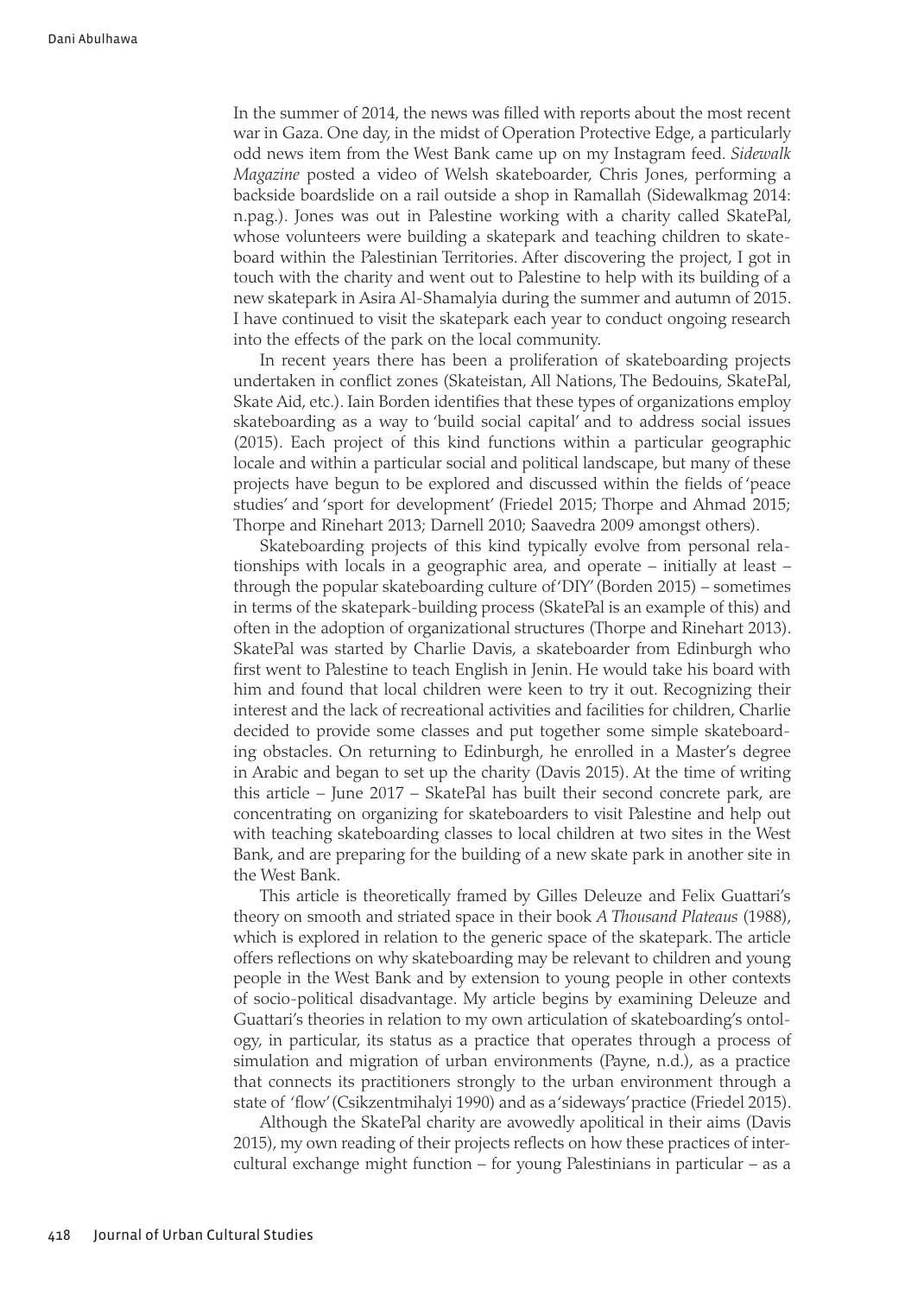challenge to the effects of the Israeli occupation of Palestinian land and the control and regulation of Palestinian movement, and to the traditionalism of Palestinian culture. Skateboarding is considered a practice that embraces a transnational urban playful culture that achieves a subtle undermining of social and political authority wherever it operates.

### **Skateboarding's ontology: Water**

Skateboarding is an activity that represents a distinctive aspect of urban life, and one that might be best articulated as a dominant practice within urban *recreational* culture. Skateboarding employs smooth surfaces of the built environment – concrete, asphalt and stone – in a flow of movement that owes much to the practice of surfing. The development of skateboarding into a popular recreational practice is commonly associated with Californian surfing communities, such as in the video documentary *Dogtown and Z-Boys* (Peralta, 2001), which presents a history of skateboarding through the pioneering 1970s' Zephyr skate team and charts their contribution towards the development of contemporary skateboarding practice.

This narrative about the development of skateboarding from surfing is a version of events that is commonly regarded as accurate by skateboarders and is referred to as such in the literature on the topic (Brooke 2001; Lorr 2005). Skateboard parks all over the world are archival spaces that reference the backyard pools and topography of Los Angeles and other Californian cities, such as the iconic floating benches located in San Francisco's Chinatown, or the chunky sloped blocks flanking a set of steps at 'Hubba Hideout'. This process of simulating 'real' spots within skate parks has become a popular practice drawing upon specific sites in cities and town across the world.

The skatepark that we built is located directly outside the boys' school in Asira, which is out of town and nestled amongst many hills filled with olive trees. The landscape of Asira is extremely hilly. The road out of town towards the school and our skatepark is a smooth, steep rollercoaster, such that my practising of this site (moving through the hills and then to the peaks and troughs of the skatepark obstacles we were building) became more of a reference to this hilly landscape than to one of waves and of water. The association of the morphology of skateparks with water is distinctly Californian. The topography of Asira Al-Shamalyia is further understood in conjunction with the political context of water in the West Bank, particularly how much Palestinian people are cut off from the waves of the sea, and from a copious supply of water that is so much a part of the conflict between Palestine and Israel (Corradin 2016; Hass 2016; Baroud 2016).

The practice of skateboarders in the streets and within skateparks embraces the simultaneity of being both *of the city* and *of the sea*, and skateparks are an architectural representation of this simultaneity. In *A Thousand Plateaus*, Deleuze and Guattari articulate the differentiation and relationship between 'smooth' and 'striated' space by stating that

[i]n striated space, one closes off a surface and 'allocates' it according to determinate intervals, assigned breaks; in the smooth, one 'distributes' oneself in an open space, according to frequencies and in the course of one's crossings (logos and nomos).

(1988: 481)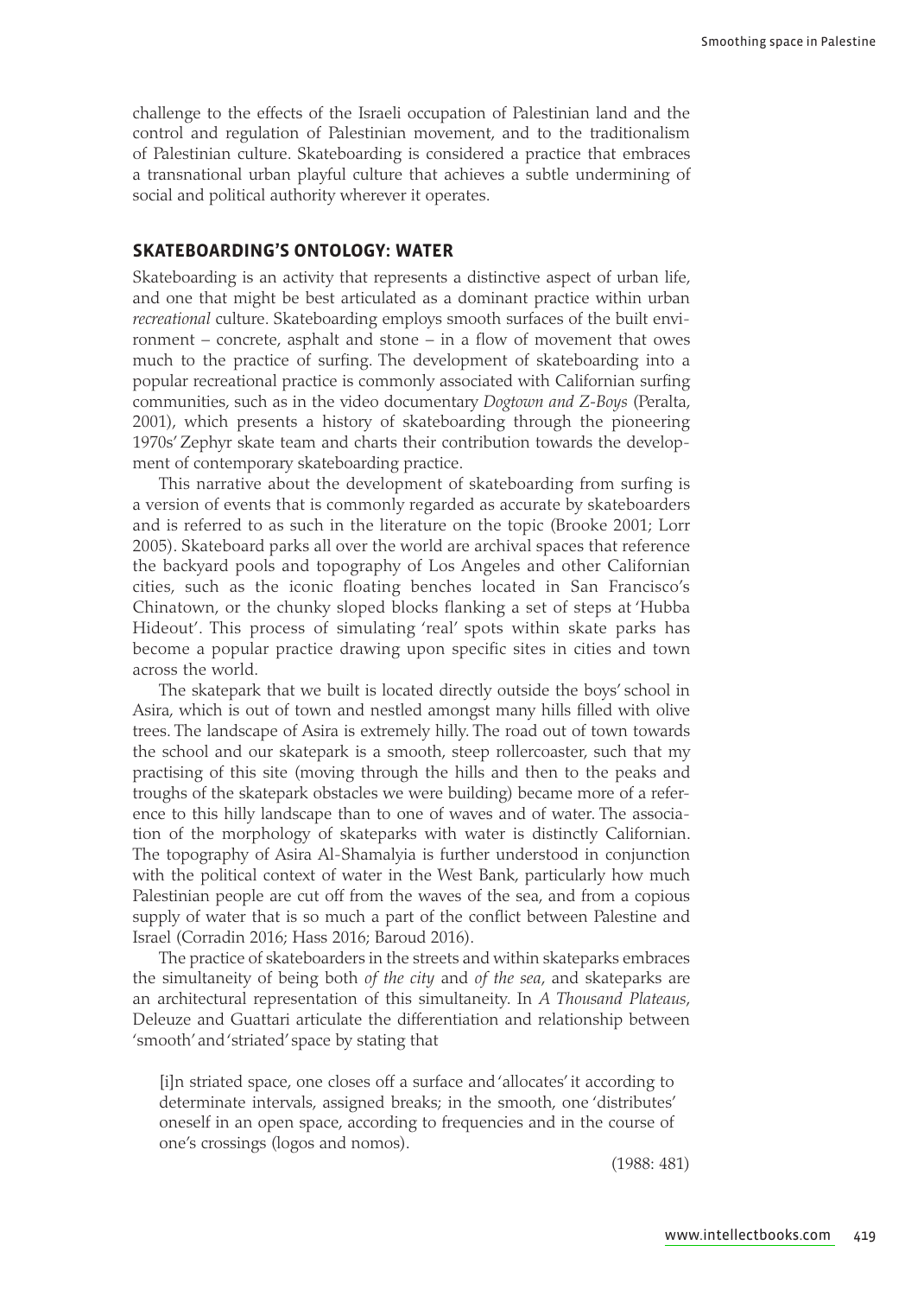Importantly, this articulation of the unpartitioned, open and broadly distributed elements of smooth space, compared with the ordered, modular and segmented striated space should not be thought of as separate, but rather as existing in mixture. They write, 'smooth space is constantly being translated, transversed into a striated space; striated space is constantly being reversed, returned to a smooth space' (1988: 474).

Skateboarding practice undertaken within existing urban environments and sanctioned skate parks involves an attempt to make smooth through the process of developing 'lines'. At a given skatespot, a skateboarder begins by exploring the possibility of a trick happening in a particular location and then looks beyond that one trick and obstacle to what lies beyond in an attempt to link the next tricks and obstacles together in a flow of movement across and within the spot. This creation of a line from linking tricks, or even simply the action of skateboarding through a site, transforms the area into a smooth space, not just for the skateboarder but also for observers witnessing the activity. In this way skateparks and skateboarding offer an interesting case to explore in respect of Deleuze and Guattari's theory, wherein they posit the sea as 'smooth space par excellence' (1988: 479) and the city in contrast as 'the striated space par excellence' (1988: 481). Skateboarding is a type of activity that is at the intersection of the smooth and the striated and this is where its potential as a 'development' practice lies.

#### **Skateboarding's ontology: Play**

Skateboarding is, at the most basic level, a form of playing. In common thought, play is typically understood as an activity that exists within a separate world distinct from the reality of everyday life. This is a perspective that can be attributed to the writing of Johan Huizinga (1970) in his theorizing of characteristics of play. Huizinga's theory, that play involves a 'stepping out of real life' (1970: 26), applies to an understanding of organized or striated spaces of play, such as sporting events, board games and theatrical presentations, or artistic play, in which there are often set places – buildings, areas or environments – in which these activities occur. There are often rules of engagement that set parameters for how play will begin or function, and there are uses and usefulness attached to them, whether they are for exercise, gambling and earning money, art or some other form of use.

Because of these features of play and because playing usually (but not always) involves an activity that is ostensibly non-serious, play is also commonly thought to be separate from the most important aspects of life. Stephen Nachmanovitch, on the other hand, likens play worlds to the idea of parallel universes because they operate within 'alternate time-streams that work according to their own laws and patterns different from the everyday' (2009: 15). Nachmanovitch suggests that when we play we imagine and put into practice alternative possibilities and we sharpen our creativity and discover that there is always another way to see the world and another way of acting. In this sense, play can also be understood as operating and developing smooth space; the skills and strategies developed in play may be established in places that are separate from those where we learn, live and work, but our embodied experiences of playing are carried back to our 'real' worlds, where they can have a valuable impact on the way we think things through and decide how to act.

In skateboarding practice, the success of a trick often involves the long-term development (sometimes over months or years) of personalized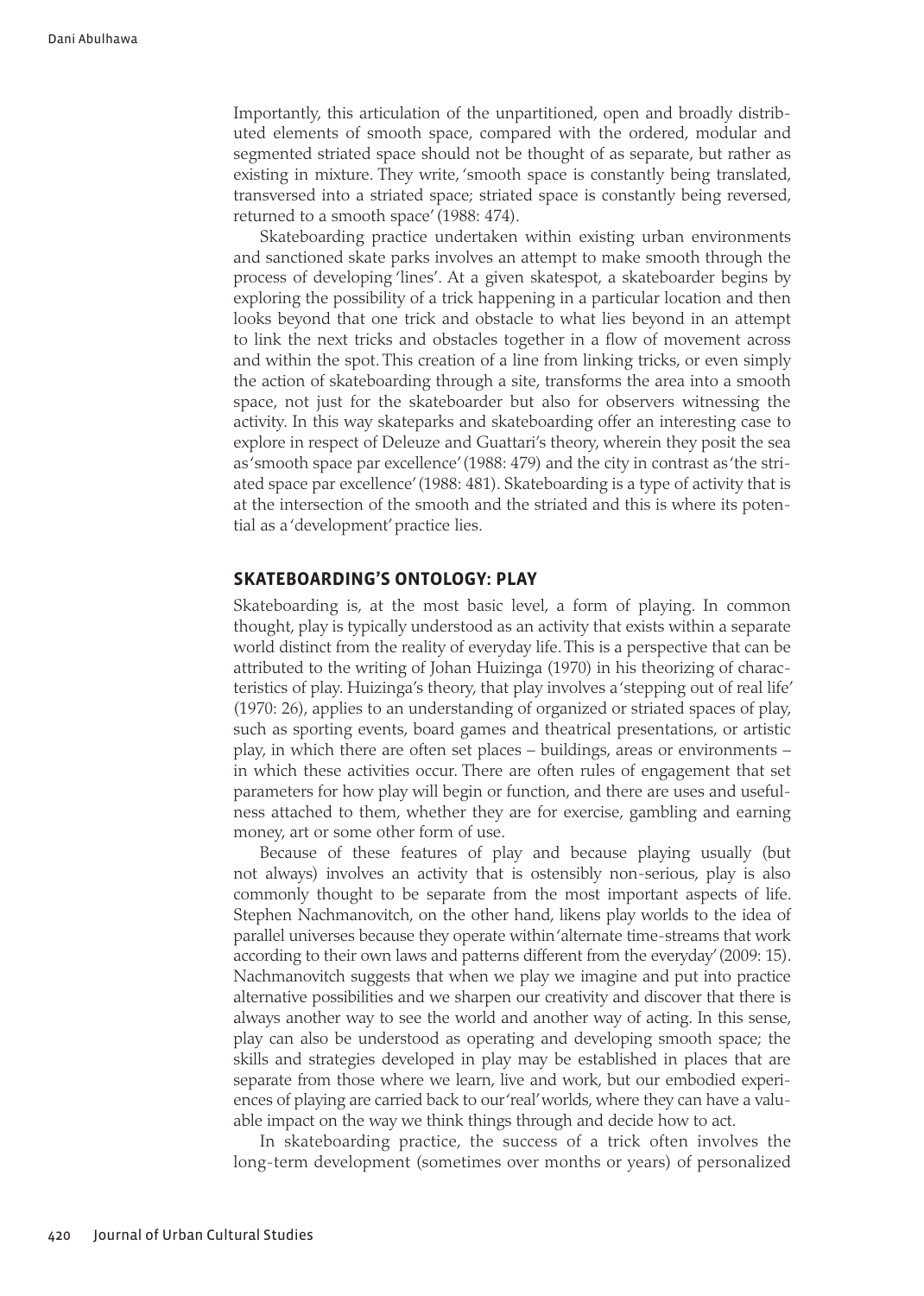technique, but also being able to instinctively employ those skills at the right speed and at a precise moment in relation to a specific obstacle. A trick is a complex *manoeuvre*, often with a long back-story for the individual skater performing it. The learning and practicing of a trick often involves breaking down the movement into different elements to understand and develop the required skill, but the successful performance of a trick requires the skater to engage in a state of 'flow' (Csikzentmihalyi 1990) and what I describe as 'unthinking' that unites – in a sudden moment – years of practice and hard work with the navigation of an immediately present physical environment. The performance of a trick adopts the dual spatial practices of striation and smoothness, and as a developmental narrative it asserts that in order to be successful in the here and now, I have to always practice my skills, to be ready to respond and to trust the experience of my body to navigate a terrain and a moment of practice that I cannot be in full control of.

#### **Skateboarding's ontology: Simulation**

Play can also be understood as an essential part of developing community, which is explicitly referred to or implied in the work of Mihalyi Csikzentmihalyi (1990), Richard Schechner and Mady Schuman (1976), and Brian Sutton-Smith (2001). Each of these sources articulates how a collective culture of play and/or ritual is developed in games, sports and festivals, which develops a closeness in the participants involved, both at the time of engaging in play and afterwards. As a skateboarder it is easy to see these theories at work – when we skate, we develop a strong sense of kinship, both at the level of the smalltown skate crew and at the macro level – as part of a world-wide culture. Part of being a skateboarder involves exploring new environments and encountering new people – whether that is in the next town or village, or another country, and on bringing these other places, styles and approaches into your own skating practice or building plans.

The fraternity of skateboarding comes from a sense of belonging to a group of people engaged in the same playful activity (that of riding a skateboard), and belonging to a culture that emphasizes a separation from fixed and fixing social traditions, norms and rules. This can be seen in the way in which skaters often talk about the space of the skatepark. On a social level the skatepark is often regarded as a haven from the pressures of family and work, and as a space in which – ostensibly – differences of socio-economic background, religion, race and politics do not matter. In this way, skateparks can be understood as ideologically smooth spaces from one skatepark in a city or town, to another, and from one country to another.

This distributed space of the skatepark is echoed in the way that skate-able architecture in cities and towns around the world inspires obstacles within skateparks. The skatepark that we built is made of concrete and includes several quarter pipes; in places these are tiered, like a series of waves lapping up against the wall of the school that is directly behind the park. There are three or four flat banks, and a mini ramp with bowled corner sections including the addition of small, square tiles along the top of these corners that references the kind of decorative tiles one would see on a swimming pool. Along with these features there is also what was consistently referred to during the building process as the 'China Bank'. This particular obstacle is designed to reference a famous San Francisco skate spot (located in Chinatown, hence the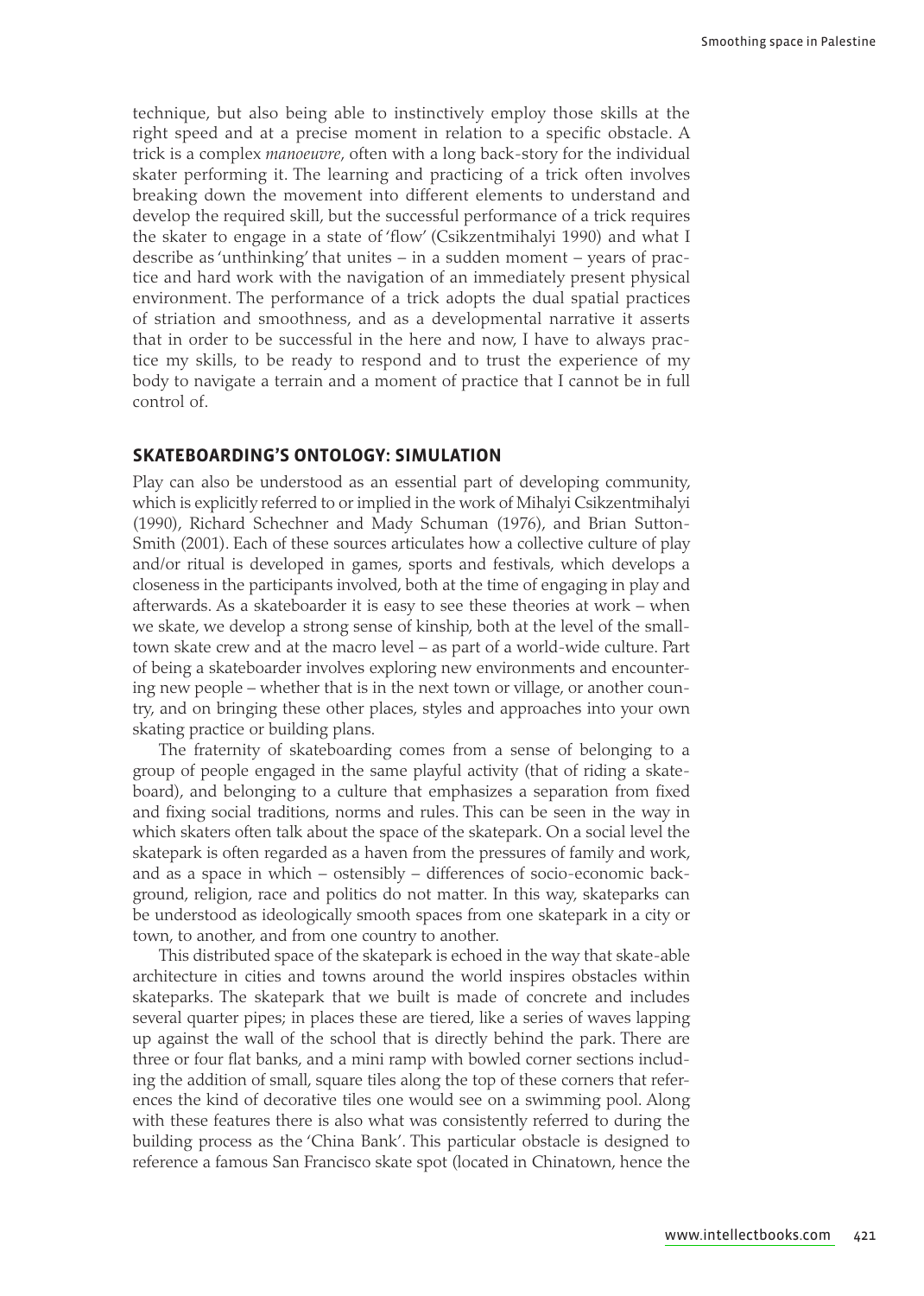name 'China Bank') and is inspired by (though not an accurate simulation of) a walkway in San Francisco's Chinatown and its iconic 'floating' benches.

Our park also contained an obstacle known within skateboarding culture as a 'Hubba'. A Hubba is a wide ledge that is usually positioned beside a flat bank or set of steps forming what would be a kind of chunky handrail if this were an ordinary architectural feature. The Hubba feature is a direct reference to a spot known as 'Hubba Hideout', also located in San Francisco. The spot is a pedestrian walkway that leads to a set of steps flanked on both sides by one of these chunky handrail ledges. In his text on 'Hubba', Oliver Payne explains that the spot led to a concealed area where local drug-users would smoke 'Hubba' (a nickname for crack cocaine). Local skateboarders began to refer to the site as 'Hubba Hideout', and the name Hubba became connected with ledges of this kind. Payne writes, 'any ledge that bore resemblance to it the world over would soon also be referred to as a "Hubba"'. The design of our park, with its reference to pools, San Francisco's Chinatown, 'Hubba Hideout' and to waves of concrete, is imbued with a Californian historical context. In this sense, physical skate spots in different cities around the world become distributed widely across national borders and boundaries.

## **Skateboarding's ontology: Sideways politics**

In *The Art of Living Sideways* (2015), Sophie Friedel describes skateboarding as a practice that involves the performer moving with the side of their body first in the direction they are travelling. As Friedel articulates, this sideway positioning might also be considered symbolically as a position that skateboarders adopt in relation to dominant culture. The act of moving in a sideway fashion can be likened to squeezing yourself through gaps, trying to go unnoticed, maneuvering through something tricky or difficult and smoothing out space. The context in which Friedel is writing, from her experiences working for Skateistan, makes this connection all the more relevant. Skateboarding – as apparently banal 'play' activity – manages to side-step much of the broader politics of a given situation ('it's just playing'), and as a somewhat unknown quantity outside of the western world, it also manages to side-step the cultural and social politics of a given situation. This is evidenced by the fact that girls make up 'nearly 50%' of Skateistan's students in Afghanistan (Fulford-Dobson in Percovich 2015: 172), a country where girls are not encouraged to engage in physical activity and where girls have extremely limited freedoms compared with boys (Nordberg 2014).

An activity such as skateboarding that affirms a culture of hard work and practice, that weds a relationship between skater and urban physical environment and that stakes a claim to the physical environment of a particular place in a largely playful and ephemeral way makes the activity of skateboarding an ambiguously playful/political act. Within the context of the Palestine– Israel conflict, in which rights to ownership and occupation of land are such a central, critical issue, the activity of skating in the streets and of building something permanent on the land in Palestine has a greater political resonance than it does in the United Kingdom or United States.

## **Relevance of skateboarding to the local community context**

In the way that skateparks so often simulate features of the Californian landscape, skateboarding activity more generally might be regarded as a US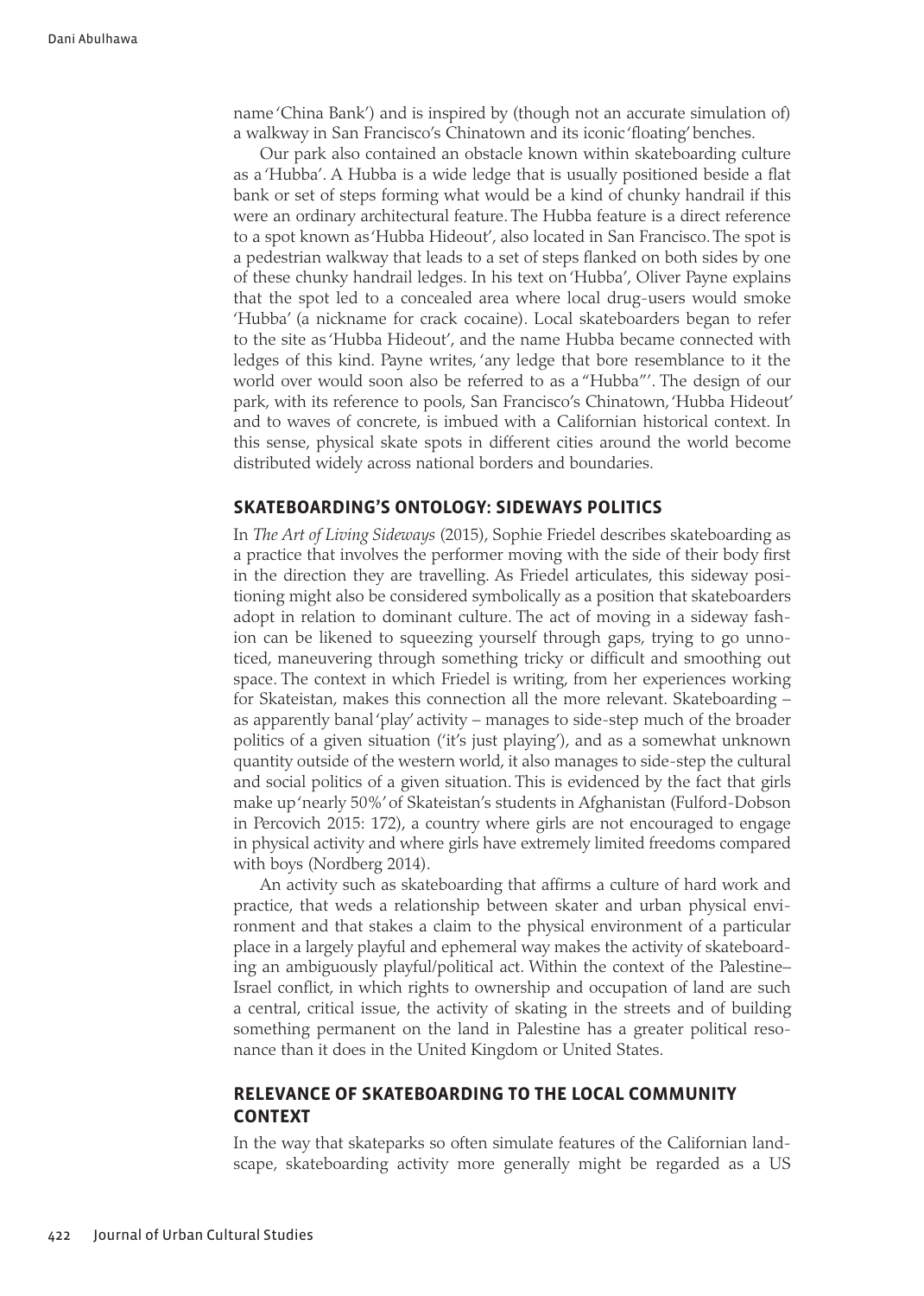cultural export. Aware of issues around cultural imperialism, I was interested in how the local community felt about skateboarding and to what extent they supported the building of the park. The project was enabled by a partnership between SkatePal and the Palestinian House of Friendship (PHF) – an organization focused on the development of civic education and recreational activities for young people in Palestine. The joint venture was part of a wider recreational facility for young people in the area.

The PHF (in conjunction with Nablus council) acquired the site in Asira, which is strategically located because of its accessibility to six other villages and its potential to reach 15,000–20,000 children (PHF n.d.a). The activities provided by the PHF include recreational projects designed to offer children a 'right to childhood' in the context of the Palestine–Israel wars, preservation of Palestinian culture through engaging children in traditional craft and workshops, the teaching and fostering of democratic values and education, and the development of key communication skills through creative expression (PHF n.d.b).

These activities fostered by the PHF can be summarized as practices that begin from a centripetal (centre seeking) point and extend outwards into centrifugal (centre fleeing) activity. This is achieved through the combining of a focus on personal development through play, connecting the personal with traditional culture, understanding and fostering equality, and developing communication and relationships outside of the individual's personal and direct experience. The integration of skateboarding as part of this would not then seem to be wholly arbitrary since skateboarding fosters the simultaneous centripetal and centrifugal forces of self-discovery and personal problemsolving whilst also appealing to other cultures and external experiences, which is embedded in the ethos of the PHF.

This particular centripetal-centrifugal quality of skateboarding can be understood as a strategy of resistance (or smoothing) aimed at the effects of the occupation. A major problem faced by Palestinians is the issue of providing opportunities, work and national development so that young people want to stay in Palestine. There are many who feel a desire to migrate either for economic reasons (Palestine Economic Policy Research Institute 2014) or for social and political security and certainty, or indeed, a combination of these factors (Migration Policy Centre 2013).

Around 20 volunteers, from a range of different countries, constructed the skatepark, and so the building site became one of cultural convergence and a space of multinational identities that included individuals from Palestine, the United States, the United Kingdom, Australia and Norway, amongst others. In much the same way that skateboarding practice operates through spatial distribution and cultural mobility, the same process was mirrored in social engagements between volunteer skateboarders and the local people of Asira throughout the building process.

A central feature of the social forum fostered within the building site/ skatepark was its function as an arena for displays of gender and physical/ verbal dialogues around gender presentation. These played out in the interactions between the local community and the skateboarder volunteers working with SkatePal. The outcomes of SkatePal in the long term remain to be seen. Research and engagement in the project in future years will further our understanding of the project's effect on the local community. Specific and detail findings remain to be discovered through a long-term research engagement with the skatepark and its effect within the local community over several years.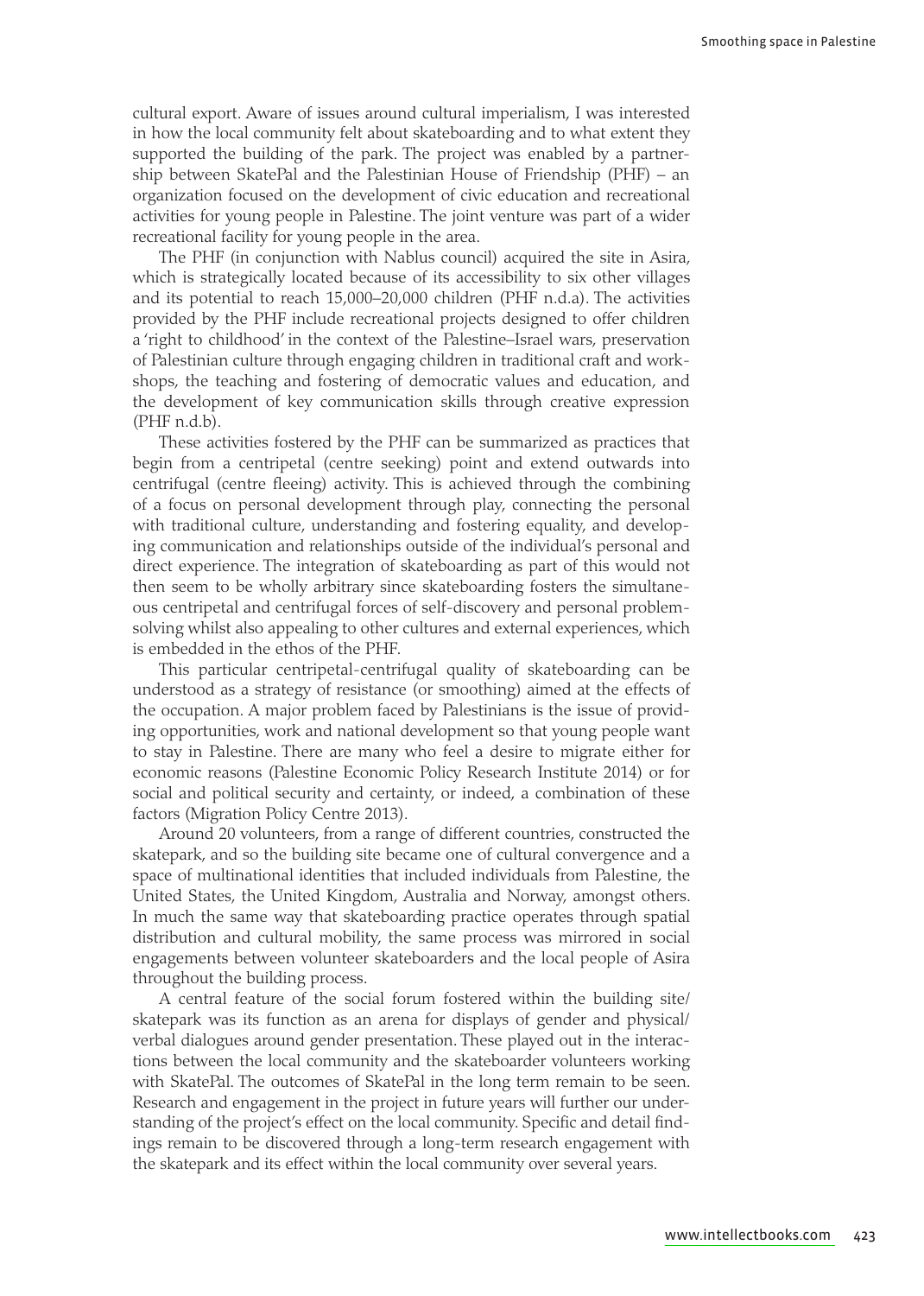#### **Conclusion**

Within skateboarding culture a narrative of trying, failing and eventually succeeding is prominent. This sense of personal struggle as part of practice may be attractive as a kind of mantra that has relevance to anyone who is frustrated or angered by their circumstances. But within Palestine in particular the circumstances are considerably more detrimental than those faced by most young people in the West. Persistent failures of the peace process have resulted in a political impasse that seems to many quite impossible to overcome.

Skateparks are largely smooth spaces that bring features of other environments into their construction. Pools and street spots that simulate parts of California (or other skate spots throughout the world) occupy an almost utopian significance that converges with the host country and the specific site. Skateparks are typically designed to allow a flow of lines and the actions of gliding, carving, sliding and grinding that may offer a smoothing of spaces in a political and social landscape of restriction and/or oppression.

Skateboarding practice more generally and the learning of tricks encourages the visiting of other places and the practising of skateboarding tricks in different and new environments. In this way the skatepark can be understood as a space for the push and pull of cross-cultural and cross-social activity. In the case of Palestine, where Palestinians are subject to restricted movement in and out of the West Bank, SkatePal's projects encourage visitors into the Occupied Palestinian Territories and enables skateboarding volunteers from other parts of the world to visit, teach skateboarding, to interact with the local community and to see the situation for themselves. This is beneficial for both young Palestinians – who cannot travel or find it extremely difficult to – and for the skateboarder volunteers who experience a cultural and political landscape not clearly visible through media representations. In this sense, SkatePal's project in Palestine achieves a kind of smoothing of space politically by overcoming the partitioning and delimitation of Palestinian people.

## **References**

- Baroud, Ramzy (2016), 'Palestine's "Prayer for Rain": How Israel uses water as a weapon of war', *Foreign Policy Journal*[, http://www.foreignpolic](http://www.foreignpolicyjournal.com/2016/06/24/palestines-prayer-for-rain-how-israel-uses-water-as-a-weapon-of-war/)yjournal. [com/2016/06/24/palestines-prayer-for-rain-how-israel-uses-wa](http://www.foreignpolicyjournal.com/2016/06/24/palestines-prayer-for-rain-how-israel-uses-water-as-a-weapon-of-war/)ter-as-a[weapon](http://www.foreignpolicyjournal.com/2016/06/24/palestines-prayer-for-rain-how-israel-uses-water-as-a-weapon-of-war/)-of-war/. Accessed 27 February 2017.
- Borden, Iain (2015), 'The new skate city: How skateboarders are joining the urban mainstream', *The Guardian*[, 20 April, https://www.theguard](https://www.theguardian.com/cities/2015/apr/20/skate-city-skateboarders-developers-bans-defensive-architecture)ian.com/ [cities/2015/apr/20/skate-city-skateboarders-developers-bans-d](https://www.theguardian.com/cities/2015/apr/20/skate-city-skateboarders-developers-bans-defensive-architecture)efensive[arch](https://www.theguardian.com/cities/2015/apr/20/skate-city-skateboarders-developers-bans-defensive-architecture)itecture. Accessed 27 February 2017.
- Brooke, Michael (2001), *The Concrete Wave: The History of Skateboarding*, Los Angeles: Warwick Publishing.
- Caines, Jason (2015), 'Stockwell Skatepark is a utopia for all in the heart of an unequal city: The history of one of London's most prominent spots', *Huck Magazine*, [13 May, http://www.huckmagazine.com/ride/skate/st](http://www.huckmagazine.com/ride/skate/stockwell-skatepark/)ockwell[sk](http://www.huckmagazine.com/ride/skate/stockwell-skatepark/)atepark/. Accessed 27 February 2017.
- Corradin, Camilla (2016), 'Israel: Water as a tool to dominate Palestinians', [Aljazeera, http://www.aljazeera.com/news/2016/06/israel-water-to](http://www.aljazeera.com/news/2016/06/israel-water-tool-dominate-palestinians-160619062531348.html)ol-domi[nate-palestinians-160619062531](http://www.aljazeera.com/news/2016/06/israel-water-tool-dominate-palestinians-160619062531348.html)348.html. Accessed 27 February 2017.
- Csikszentmihalyi, Mihalyi (1990), *Flow: The Psychology of Optimal Experience*, New York: Harper and Row.

424 Journal of Urban Cultural Studies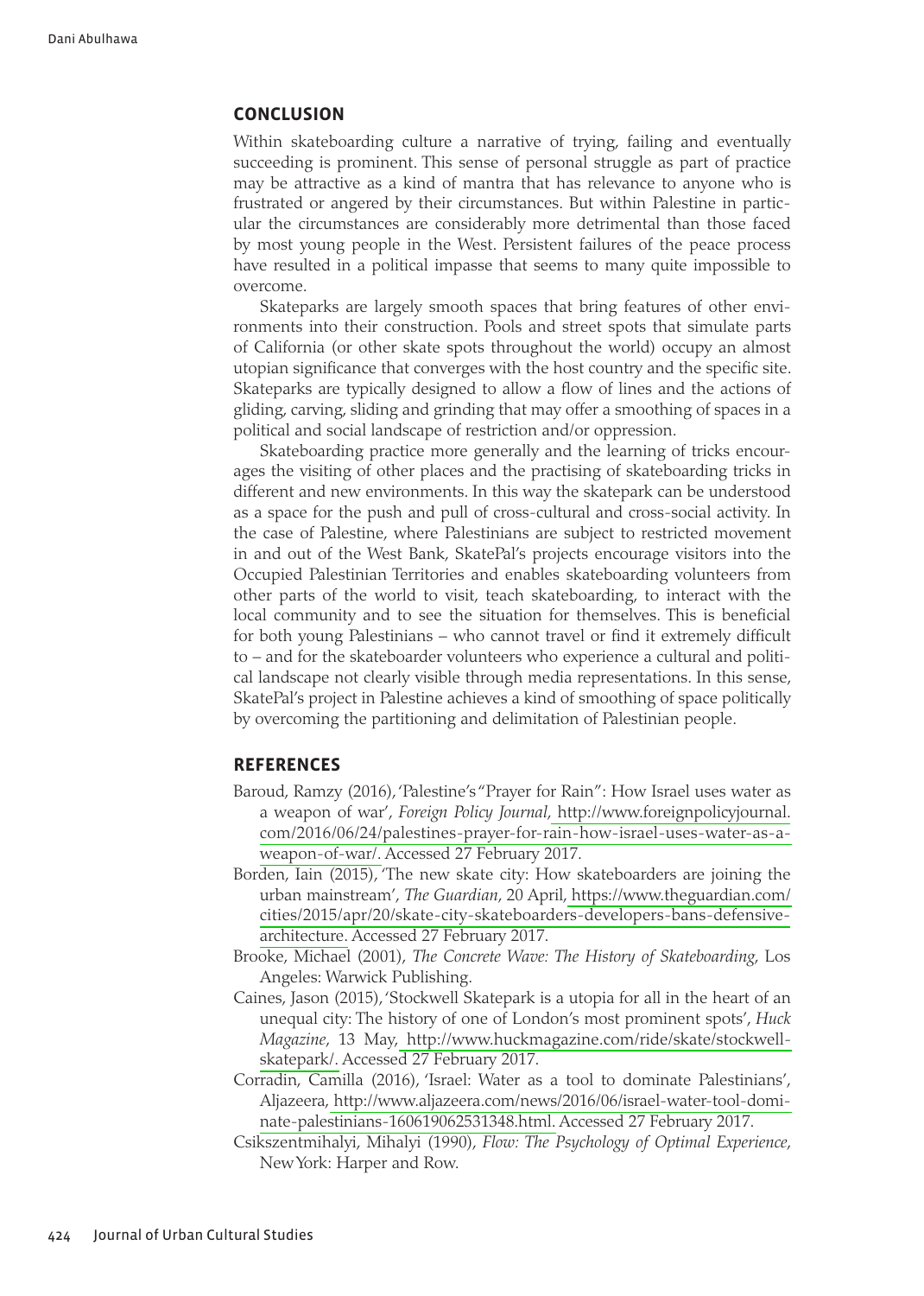- Darnell, Simon C. (2010), 'Power, politics and "Sport for Development and Peace": Investigating the utility of sport for international development', *Sociology of Sport Journal*, 27, pp. 54–75.
- Davis, Charlie (2015), discussion with Dani Abulhawa, Skype, 23 May.
- Deleuze, Gilles and Guattari, Felix (1988), *A Thousand Plateaus: Capitalism and Schizophrenia*, London: Athelone Press.
- Friedel, Sophie (2015), *The Art of Living Sideways: Skateboarding, Peace and Elicitive Conflict Transformation*, New York: Springer.
- Hass, Amira (2016), 'Israel admits cutting West Bank water supply, but blames Palestinian authority', Haaretz, [21 June, http://www.haaretz.co](http://www.haaretz.com/israel-news/1.726132)m/israel[news/1](http://www.haaretz.com/israel-news/1.726132).726132. Accessed 27 February 2017.
- Huizinga, Johan (1970), *Homo Ludens: A Study of the Play Element in Culture*, London: Temple Smith.
- Lorr, M. (2005), 'Skateboarding and the X-gamer phenomenon: A case of subcultural cooptation', *Humanity and Society*, 29:2, pp. 140–47.
- Migration Policy Centre (2013), 'Migration facts [Palestine', http://ww](http://www.migrationpolicycentre.eu/docs/fact_sheets/Factsheet%20Palestine.pdf)w.migra[tionpolicycentre.eu/docs/fact\\_sheets/Factsheet%20Pales](http://www.migrationpolicycentre.eu/docs/fact_sheets/Factsheet%20Palestine.pdf)tine.pdf. Accessed 27 February 2017.
- Nachmanovitch, Stephen (2009), 'This is play', *New Literary History*, 40:1, pp. 1–24.
- Nordberg, Jenny (2014), 'The Afghan girls raised as boys', *The Guardian*, 22 S[eptember, https://www.theguardian.com/lifeandstyle/2014](https://www.theguardian.com/lifeandstyle/2014/sep/22/girls-boys-afghanistan-daughters-raised-as-sons-puberty-bacha-posh)/sep/22/ [girls-boys-afghanistan-daughters-raised-as-sons-puberty-bac](https://www.theguardian.com/lifeandstyle/2014/sep/22/girls-boys-afghanistan-daughters-raised-as-sons-puberty-bacha-posh)ha-posh. Accessed 27 February 2017.
- Palestine Economic Policy Research Institute (2014), 'Labour market and employment policies in Palestine, European training fo[undation](http://www.etf.europa.eu/webatt.nsf/0/49583C88B3C1AD0DC1257CD1003DA5FC/$file/Employment%20policies_Palestine.pdf)', http:// [www.etf.europa.eu/webatt.nsf/0/49583C88B3C1AD0DC1257CD](http://www.etf.europa.eu/webatt.nsf/0/49583C88B3C1AD0DC1257CD1003DA5FC/$file/Employment%20policies_Palestine.pdf)1003DA [5FC/\\$file/Employment%20policies\\_Pale](http://www.etf.europa.eu/webatt.nsf/0/49583C88B3C1AD0DC1257CD1003DA5FC/$file/Employment%20policies_Palestine.pdf)stine.pdf. Accessed 27 February 2017.
- Payne, Oliver (n.d.), 'Hubba', Somesuc[h Stories, http://somesuch](http://somesuch.co/8859/hubba-by-oliver-payne/).co/8859/ [hubba-by-olive](http://somesuch.co/8859/hubba-by-oliver-payne/)r-payne/. Accessed 27 February 2017.
- Peralta, Stacey (2001), *Dogtown and Z-Boys*, US: Sony Pictures.
- Percovich, Oliver (2015), 'About Skateistan', in Jessica Fulford-Dobson (ed.), *Skate Girls of Kabul*, London: Morland Tate Publishing, pp. 172–73.
- PHF (n.d.a), 'Asira Park project', The Palestinian House of [Friendship](http://thepalestinianhouseoffriendship.org/asira-park-project/), http:// [thepalestinianhouseoffriendship.org/asira-park](http://thepalestinianhouseoffriendship.org/asira-park-project/)-project/. Accessed 27 February 2017.
- —— (n.d.b), 'Our goals', The Palestinian House of F[riendship, http](http://thepalestinianhouseoffriendship.org/mission-goals/)://thepa[lestinianhouseoffriendship.org/missio](http://thepalestinianhouseoffriendship.org/mission-goals/)n-goals/. Accessed 27 February 2017.
- Saavedra, Martha (2009), 'Dilemmas and opportunities in gender and sport-in-development', in R. Levermore and A. Beacom (eds), *Sport and International Development*, London: Palgrave Macmillan, pp. 124–55.
- Schechner, Richard and Schuman, Mady (eds) (1976), *Ritual, Play and Performance: Readings in the Social Sciences/Theatre*, New York: Seabury Press.
- Sidewalkmag (2014), 'Instag[ram post', https://www.instagram.com/p](https://www.instagram.com/p/q2F4jOwhjP/?tagged=skatepal&hl=en)/q2F4jO [whjP/?tagged=skatepala](https://www.instagram.com/p/q2F4jOwhjP/?tagged=skatepal&hl=en)ndhl=en. Accessed 27 February 2017.
- Sutton-Smith, Brian (2001), *The Ambiguity of Play*, 2nd ed., Massachusetts and London: Harvard University Press.
- Thorpe, Holly and Ahmad, Nida (2015), 'Youth, action sports and political agency in the Middle East: Lessons from a grassroots parkour group in Gaza', *Sociology of Sport*, 50:6, pp. 678–704.